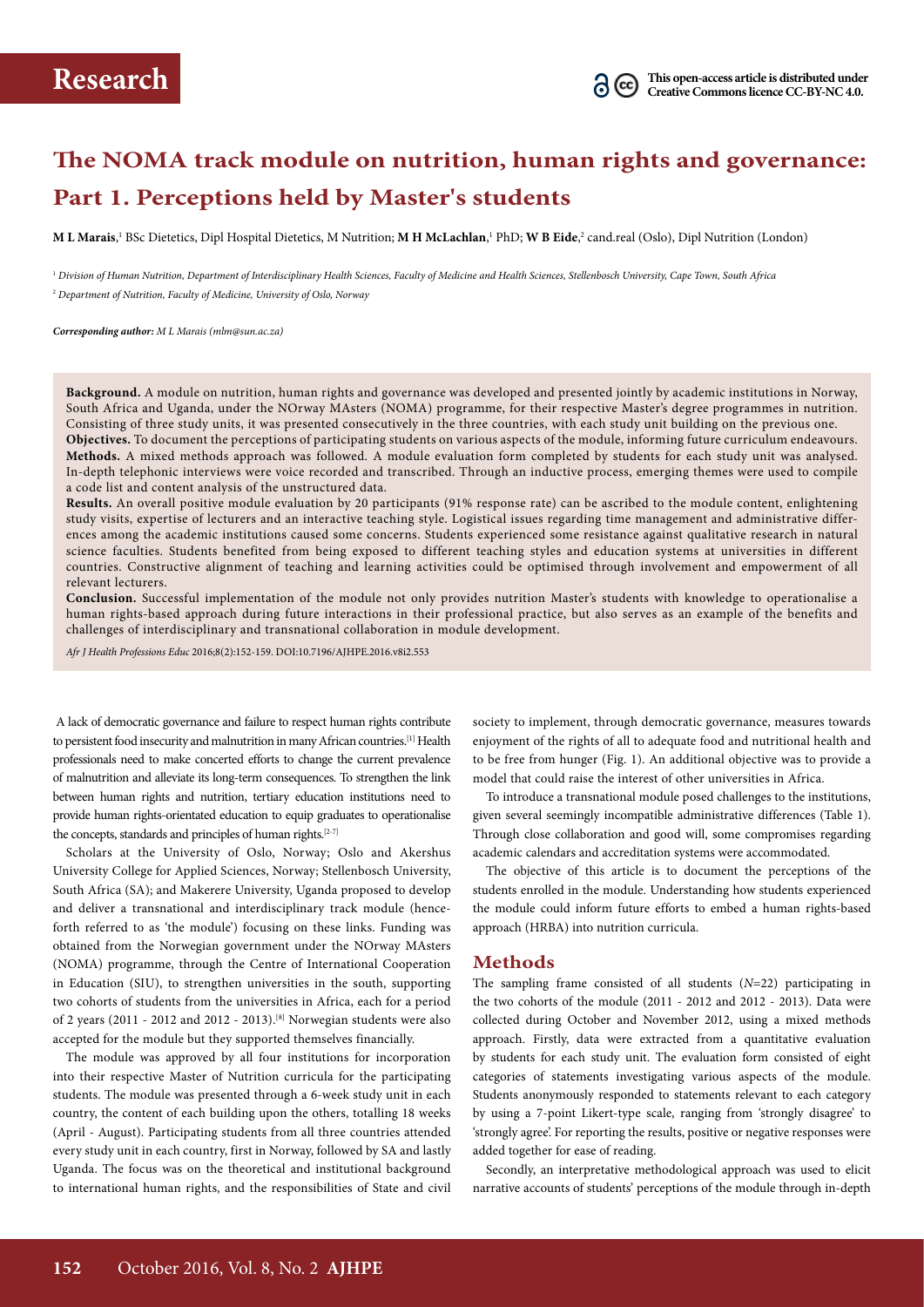

*Fig. 1. Framework for the NOMA track module on Nutrition, Human Rights and Governance (2011 - 2012 and 2012 - 2013).*

interviews. Two research assistants conducted the research to minimise potential bias, as the researcher was also the study co-ordinator in SA. As students resided in different countries, the assistants conducted interviews (35 - 125 minutes) telephonically. Interviews were conducted in English using a discussion guide based on probes relevant to the module, e.g. positive and negative aspects of the module as well as students' view on the incorporation of an HRBA in nutrition curricula.

Interviews were transcribed and checked to ensure accuracy. A systematic approach was used to analyse unstructured data, and constant comparison of texts ensured that the themes reflected the original data. Through an inductive process, a code list was compiled from emerging themes and used to code the transcribed text, using a text analysis computer programme (ATLAS.ti version 6, Germany). To ensure that all emerging themes were identified and to check for inconsistencies and contradictions, the text was reread several times. One set of themes emerged related to the categories used in the evaluation form and are presented as such.

#### **Ethics and legal aspects**

Approval for the research project was obtained from the Health Research Ethics Committee of the Faculty of Medicine and Health Sciences, Stellenbosch University (ref. no. N12/08/044). Informed written consent for both voluntary participation and voice recording of interviews was obtained from all participants. Each participant received a signed electronic copy of the completed consent form. Anonymity and confidentiality was maintained by assigning participant codes during the transcription of interviews and whenever direct quotes were used. All transcripts and voice recordings were

stored in protected files and the voice recordings were destroyed.

## **Results**

### **Background information about participants**

Twenty NOMA students (16 female and 4 male), enrolled at the different universities, with a mean (standard deviation (SD)) age of 30.2 (6.0) years, provided consent to participate in the study (91% response rate). Some participants had no work experience and had only been registered students; others had between 1 and 18 years experience in various professions (including community dietitian, nutritionist, research scientist and cook (Table 2)).

Participants' curiosity was raised by the unique content and nature of the module. The NOMA scholarship not only enabled students to register for a Master's degree in nutrition, but also provided them with the opportunity to study abroad. There were some logistical issues pertaining to the conditions of the scholarship, which was a cause of concern for some students, but these were mostly due to different administrative systems at the universities and were largely resolved during the first cohort. Despite careful planning, students were concerned that the difference between the various universities' credit allocations was to the disadvantage of some students as the workload was not always aligned with the number of credits (Table 1).

Data from the quantitative module evaluation indicated that, overall, students were very positive about the module (98% of respondents agreed and strongly agreed). Students were impressed with the planning and content of the module as well as the choice of lecturers (85% agreed and strongly agreed). The largest variation in responses was with regard to the organisation and time allocation (67% agreed and strongly agreed; 15% disagreed and strongly disagreed (Fig. 2)).

Reasons for this variation became apparent during the in-depth interviews, which revealed nuances of students' perceptions about the module (Table 3). Emerging themes from the in-depth interviews are presented according to the categories in the evaluation form.

### **General assessment of the NOMA track module**

'I was so glad that they set up the NOMA track module, if I jumped out of the programme right now, I can never remain the same person … .' (Male student, Uganda)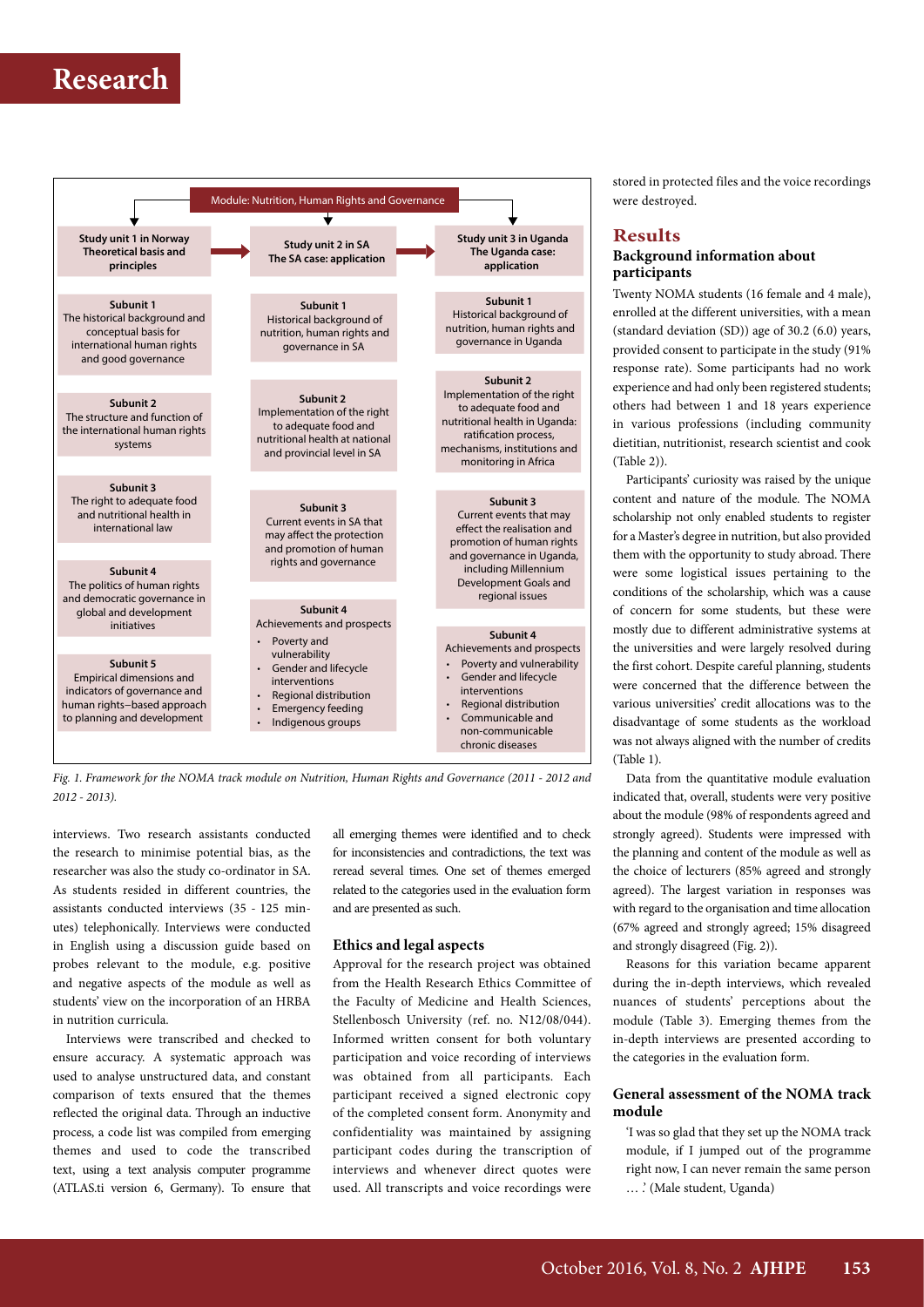### **Table 1. Summary of relevant academic information pertaining to the NOMA track module presented by universities in Norway, SA and Uganda[8]**

|                                               | Norway                                                                                                                                                                                                                            | <b>SA</b>                                                                           | Uganda                                                                                                                                                                                                                              |  |
|-----------------------------------------------|-----------------------------------------------------------------------------------------------------------------------------------------------------------------------------------------------------------------------------------|-------------------------------------------------------------------------------------|-------------------------------------------------------------------------------------------------------------------------------------------------------------------------------------------------------------------------------------|--|
| Institutional information                     |                                                                                                                                                                                                                                   |                                                                                     |                                                                                                                                                                                                                                     |  |
| Participating<br>university and<br>department | Department of Nutrition, Faculty of Medicine<br>and Centre for Human Rights, Faculty of Law,<br>University of Oslo (M Nutrition)<br>Oslo and Akershus University College of<br>Applied Sciences (M Food, Nutrition and<br>Health) | Division of Human Nutrition, Faculty of<br>Health Sciences, Stellenbosch University | School of Food Technology, Nutrition and<br>Bio-engineering; Faculty of Agriculture<br>- Applied Nutrition Programme;<br>together with Human Rights Programme,<br>Department of Philosophy, Faculty of<br>Arts, Makerere University |  |
| Master's programme<br>offered                 | M Nutrition<br>M Nutrition<br>M Food, Nutrition and Health                                                                                                                                                                        |                                                                                     | MSc Applied Human Nutrition                                                                                                                                                                                                         |  |
| NOMA module's<br>contribution to credits      | 8.33% contribution to Master's programme                                                                                                                                                                                          | 25% contribution to Master's programme                                              | 4.5% contribution to Master's programme                                                                                                                                                                                             |  |
| Academic year                                 | January - November                                                                                                                                                                                                                | January - November                                                                  | August - May                                                                                                                                                                                                                        |  |
| Module organisation                           |                                                                                                                                                                                                                                   |                                                                                     |                                                                                                                                                                                                                                     |  |
| Number of contact<br>sessions                 | 3 afternoons per week                                                                                                                                                                                                             | 2 - 3 full days per week                                                            | 5 full days per week                                                                                                                                                                                                                |  |
| Duration of contact<br>sessions per day       | 3 sessions of 45 minutes<br>15-minute breaks                                                                                                                                                                                      | 6 - 7 sessions of 45 minutes<br>15-minute breaks<br>1 hour lunch                    | 6 sessions of 1 hour<br>2 hours lunch                                                                                                                                                                                               |  |
| Field trips                                   | None                                                                                                                                                                                                                              | 1 day per week and<br>1 week of visits only                                         | 2 field trips of 1 day each                                                                                                                                                                                                         |  |
| Module conduct                                |                                                                                                                                                                                                                                   |                                                                                     |                                                                                                                                                                                                                                     |  |
| Teaching style                                | Lectures informal and flexible time schedule                                                                                                                                                                                      | Some lectures informal, mostly inflexible<br>time schedule                          | Lectures formal and inflexible time<br>schedule                                                                                                                                                                                     |  |
| Presenters of lectures                        | Lecturers with expertise in human rights,<br>nutrition and/or governance, $(n=4)$                                                                                                                                                 | Various presenters from different<br>departments and institutions $(n=28)$          | Various presenters from different<br>departments and institutions $(n=25)$                                                                                                                                                          |  |
| Presenters' place of<br>employment            | University departments $(n=3)$                                                                                                                                                                                                    | University departments $(n=3)$<br>Government $(n=15)$<br>Non-governmental $(n=10)$  | University departments $(n=12)$<br>Government $(n=9)$<br>Non-governmental $(n=4)$                                                                                                                                                   |  |
| Format of literature                          | Printed core documents<br>Electronic links<br>Textbook                                                                                                                                                                            | Printed core documents<br>Electronic links<br>Articles relevant to SA on CD         | Printed core documents<br>Electronic links<br>Reading lists                                                                                                                                                                         |  |





The experience was described as an emotional roller coaster because students were exposed to so many different areas, issues and solutions.[9] As much as students benefited from physically being in a developed country (Norway), going to different developing countries provided the opportunity to grapple with issues regarding the implementation of the right to food within the context of a specific country's situation. The sequence in which countries were visited was regarded as optimal. For example, the rights-based SA Constitution is widely acclaimed and the implementation thereof illustrated theoretical principles studied in Norway. One student remarked that 'if we did not go to SA first, if we went directly to Uganda, we would not have known how to implement the international human rights'. (Male student, Uganda)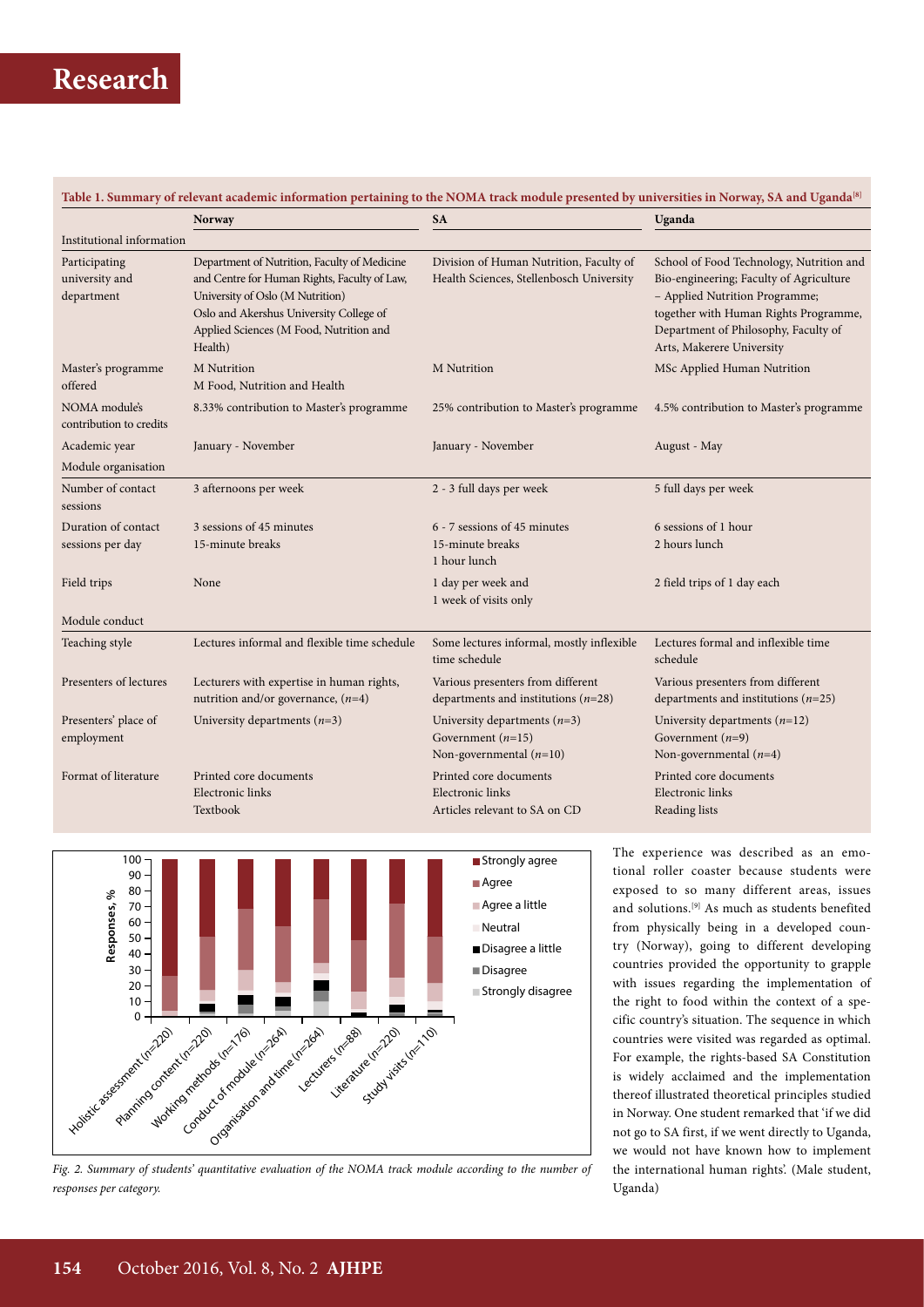| Country   | Gender       | Age $(yrs)^*$ | <b>Marital status</b> | <b>Highest qualification</b>                  | Occupation                    | Experience (yrs) <sup>†</sup> |
|-----------|--------------|---------------|-----------------------|-----------------------------------------------|-------------------------------|-------------------------------|
| Norway    | $\Gamma$     | 49.3          | Married               | <b>B Public Health Nutrition</b>              | Cook                          | 18                            |
|           | $\mathbf{F}$ | 30.3          | Single                | <b>B</b> Nutrition                            | Student                       | $\mathbf{0}$                  |
|           | $\mathbf{F}$ | 27.2          | Single                | <b>B</b> Nutrition                            | Student                       | $\mathbf{0}$                  |
|           | $\mathbf{F}$ | 26.0          | Single                | <b>B</b> Public Nutrition                     | Student                       | $\mathbf{0}$                  |
| <b>SA</b> | F            | 30.8          | Single                | BSc Med Hons Nutrition and Dietetics          | Dietitian                     | 6                             |
|           | F            | 28.3          | Single                | <b>BSc Dietetics</b>                          | Dietitian                     | 3                             |
|           | F            | 25.5          | Single                | <b>BSc Dietetics</b>                          | Dietitian                     | $\mathbf{0}$                  |
|           | $\mathbf{F}$ | 30.6          | Single                | BSc Human Nutrition, Dipl Community Nutrition | Nutritionist                  | 9                             |
|           | F            | 26.3          | Single                | <b>BSc Dietetics</b>                          | Dietitian                     | 3                             |
|           | $\mathbf{F}$ | 25.7          | Single                | <b>BSc Dietetics</b>                          | Dietitian                     | $\overline{2}$                |
|           | $\mathbf{F}$ | 42.9          | Married               | <b>BSc Med Hons in Dietetics</b>              | Dietitian                     | 15                            |
| Uganda    | $\mathbf{F}$ | 26.9          | Single                | BSc Food Science and Technology               | Research scientist            | 1.5                           |
|           | $\mathbf{F}$ | 29.7          | Single                | BSc Food Science and Technology               | Nutritionist                  | 3                             |
|           | ${\rm F}$    | 33.8          | Single                | BSc Food Science and Technology               | Dietitian                     | 8                             |
|           | $\mathbf{F}$ | 27.7          | Married               | BSc Food Science and Technology               | Research scientist            | 3                             |
|           | F            | 25.9          | Single                | <b>BSc Human Nutrition and Dietetics</b>      | <b>Assistant Nutritionist</b> | 1.25                          |
|           | M            | 30.5          | Single                | BSc Food Science and Technology               | Dietitian                     | 6                             |
|           | M            | 25.6          | Single                | <b>BSc Human Nutrition and Dietetics</b>      | Dietitian                     | 1                             |
|           | M            | 29.6          | Single                | <b>BSc Human Nutrition and Dietetics</b>      | Nutritionist                  | $\overline{4}$                |
|           | $\mathbf{M}$ | 30.9          | Married               | BSc in Human Nutrition and Dietetics          | Dietitian                     | 6                             |

\* Mean (SD) = 30.2 (6.0) years. † Mean years work experience = 4.5 years.

### **Matters relating to the content of the module**

'… Nutrition alone is not complete without human rights. Nutrition involves other issues like the way people grow the food, the environment and all the other factors, they all affect nutrition. To look at nutrition as only one component is not complete but if you integrate with human rights, then it brings in the other aspects like water, land, production … .' (Female student, Uganda)

Over-arching outcomes for the module were formulated during the development of the module. Students appreciated having specific study objectives for study units offered in Norway and SA, as the outcomes provided an overview and guided them during their studies.

Participants regarded the opportunity to learn about the theoretical and institutional background to international human rights in Norway as a highlight of the module. Building on the theoretical principles, a variety of topics was included in SA and Uganda to illustrate the practical application of human rights principles (Fig. 1). A holistic approach to the incorporation of an HRBA into food and nutrition was nurtured as students came to a deeper understanding of the complexity of issues, 'that human rights are not just about poverty but about the whole aspect of human beings'. (Female student, Norway) One student disagreed and was uncomfortable with the impression that an HRBA should be the only way nutrition can be strengthened. She believed that any approach based on strong moral values would make an equally valuable contribution to the attainment of nutritional health and food security for all.

Regarding the study units in SA and Uganda, students from both cohorts identified the limitations of focusing on one province/region only. They

suggested that different provinces should be compared to obtian a better perspective of the national situation. As Uganda was the third country to present a study unit, students found some repetition of the theory and it was suggested that lecturers should ensure that the content of study units remains country specific. Students from outside Uganda regretted not being exposed to the positive contributions of Ugandan non-government organisations (NGOs) and civil society (Fig. 1 and Table 1).

Through critical observations in the foreign countries, students also became aware of various aspects pertaining to the right to food in their own country, 'learning about where we are, what has been our past, how we have gotten to where we are now'. (Female student, SA) Some felt honoured to visit places they had never been to before and being allowed to go into people's houses:

'Whatever could have been covered, was covered as much as possible in the module in a very short format.' (Female student, SA)

Students from the second cohort thoroughly enjoyed an introductory lecture about the political history of SA and Uganda and how it has impacted on the right to food. Notwithstanding this, students requested more information about the governmental structure in each country, including Norway. One student confessed that the course was 'definitely emotionally draining when it comes to the history … [it] is something that I wished we did not have to go through'. (Female student, SA)

One of the conditions of participating in the module was the inclusion of an HRBA in students' research design. Co-ordinators tried to encourage students to start with ideas for their theses as early as the first study unit.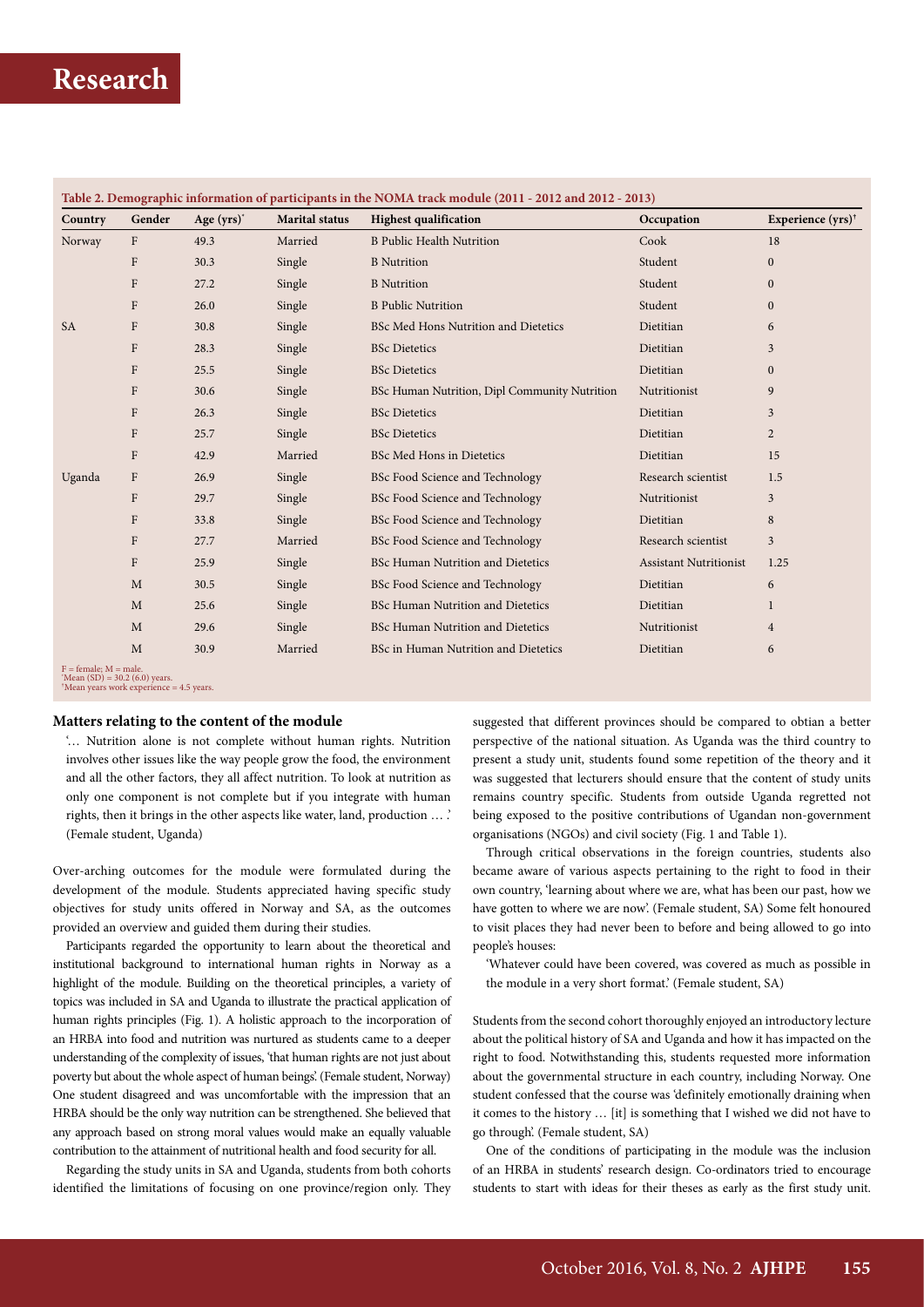**Table 3. Quotes from Master of Nutrition students describing various aspects of the NOMA track module, grouped according to the categories in the quantitative questionnaire** 

| Category                                                               | Quotes                                                                                                                                                                                                                                                                                                                                                                                                                                                                                                                                                                                                                                                                                                                                                                                                                                                                                                                                                                                                                                                                                                                                                                                                                                                                                                                                                                                                                                                                                                                                                                                                                                                                                                                                                                                                                                                                                                                                                                                                                                                                                                                                                                                                                                                                                                                                                                                                                                                                                                                                                                 |
|------------------------------------------------------------------------|------------------------------------------------------------------------------------------------------------------------------------------------------------------------------------------------------------------------------------------------------------------------------------------------------------------------------------------------------------------------------------------------------------------------------------------------------------------------------------------------------------------------------------------------------------------------------------------------------------------------------------------------------------------------------------------------------------------------------------------------------------------------------------------------------------------------------------------------------------------------------------------------------------------------------------------------------------------------------------------------------------------------------------------------------------------------------------------------------------------------------------------------------------------------------------------------------------------------------------------------------------------------------------------------------------------------------------------------------------------------------------------------------------------------------------------------------------------------------------------------------------------------------------------------------------------------------------------------------------------------------------------------------------------------------------------------------------------------------------------------------------------------------------------------------------------------------------------------------------------------------------------------------------------------------------------------------------------------------------------------------------------------------------------------------------------------------------------------------------------------------------------------------------------------------------------------------------------------------------------------------------------------------------------------------------------------------------------------------------------------------------------------------------------------------------------------------------------------------------------------------------------------------------------------------------------------|
| An overall<br>assessment of<br>NOMA track<br>module                    | 'I was so glad that they set up the NOMA track module, if I jumped out of the programme right now, I can never remain the same person<br>that can be attributed to the programme.' (Male student, Uganda)<br>'I don't think any of us could have done it if it wasn't funded.' (Female student, SA)<br>'It has been wonderful in general and it was more than what I expected it to be. It has been beyond my expectations in every way.' (Female                                                                                                                                                                                                                                                                                                                                                                                                                                                                                                                                                                                                                                                                                                                                                                                                                                                                                                                                                                                                                                                                                                                                                                                                                                                                                                                                                                                                                                                                                                                                                                                                                                                                                                                                                                                                                                                                                                                                                                                                                                                                                                                      |
|                                                                        | student, Norway)<br>'It was generally a good course, especially the exposure I got to the different countries: Norway, Uganda and SA  I'm finding it quite hard to<br>really bring out one particular highlight' (Male student, Uganda)<br>'The best part was that we moved from country to country. You could see the differences in economic status, culture  just how different the country<br>had developed  You could see, this is a country that's just beginning, like Uganda  Then you had SA, which is somewhere in between. It's like  a<br>midway transition from being a developing country, to being a developed country. Then you had Norway, which is the most developed of the three. It<br>was nice to see that unfold, as you moved from country to country. You could also identify negatives about this development. (Female student, SA)<br>'When you have been away and then at home again and knowing you need to catch up and you have a certain amount of time and get ready to<br>go away again. It was actually very hard to have the dual studying and getting ready for exams and try and catch up and being home  that was<br>hard.' (Female student, SA)<br>'Of course I missed my family and friends  But I did not work with that in my mind. I was trying very hard to learn. I thought of them after<br>studying.' (Female student, Uganda)                                                                                                                                                                                                                                                                                                                                                                                                                                                                                                                                                                                                                                                                                                                                                                                                                                                                                                                                                                                                                                                                                                                                                                                         |
| Matters<br>relating to the<br>planning and<br>content of the<br>module | 'I feel that since this was the very first time that the course was run, this was a fantastic effort, and I feel that not much could have been changed<br>or improved. It was obvious that a lot of hard work, preparation and consideration went into the planning of this module, and I think that<br>every one of the students would have benefited from this. Thank you very much for a very stimulating, challenging and well-organised course.'<br>(Female student, SA)<br>'Whatever could have been covered, was covered as much as possible in the module in a very short format.' (Female student, SA)<br>'[The module] should be planned with a collective mind. The module was incorporated into ongoing Master's programmes but when you go back<br>[to your country], you get into the Master's programme and then there is no mention of human rights; and until you get to your research, you will<br>not find it anywhere. I think in the future they need to streamline the programme to become uniform across the three countries and we get the same<br>qualifications to do that  Because now after studying that long, I get a transcript from the university for three credit units' (Male student, Uganda)<br>'The NOMA team has the regulation that we are supposed to do research on human rights and the right to food. And then you choose this supervisor and<br>you draw up your proposal on the thing which suits the context very well and how you are incorporating it into your proposal. Personally, I have changed<br>my entire topic [after working on it for a year] because of the department saying you are doing a Master's of Science in Applied Human Nutrition  So they<br>are saying, issues of human rights shouldn't be the one to dominate in your proposal. Of course I am saying, it is issues of human rights, so there is this kind<br>of confusion. So how do I meet the expectations of the university and the requirements of human rights?' (Male student, Uganda)<br>The NOMA course increased my understanding of the world and especially with SA and its history and the problems and, hopefully, how to<br>increase, improve the situation there and the same with Uganda. It has just been excellent.' (Female student, Norway)<br>We had a chance to analyse the politics of the three different countries. In that, I found a good basis for comparison, and generally understood<br>the world, and how it is. The interactions between the three different countries were good. (Male student, Uganda) |
| Matters<br>relating to<br>working<br>methods in<br>the module          | 'You don't just get knowledge about things  you see what you are learning.' (Female student, SA)<br>'These universities, they have their way of learning and teaching that was unique.' (Male student, Uganda)<br>'I think, that the three universities involved gave it a different character, I would say. I found Norway was a new experience  in Oslo. Then<br>when we go to Stellenbosch - it was a different environment  Method of lecturing and teaching  and come to Uganda it was a different<br>thing. It gave us insight, an idea of how different products from different universities was' (Male student, Uganda)<br>It has so many different dimensions and it is also a very individualistic way of experiencing learning, what I hear is different from what<br>someone else hears; and what I understand is not the same as what other people understands; so it is just a mixture and you must really be<br>ready to engage.' (Female student, SA)                                                                                                                                                                                                                                                                                                                                                                                                                                                                                                                                                                                                                                                                                                                                                                                                                                                                                                                                                                                                                                                                                                                                                                                                                                                                                                                                                                                                                                                                                                                                                                                                  |

**continued** *…*

At the time, students thought that this was too far in advance. Eventually, students realised that research is a time-consuming process. Thinking back to discussions about research ideas held in Norway and again in SA, students remembered the challenges faced by everyone in this regard. Because students were continually receiving new information about human rights in each study unit, they felt they had to complete the full module before they had the 'big picture'. Only then did they feel equipped to 'cement a research topic'. Other students found it difficult to focus on research per se, and preferred to focus on the information relevant to each country and the subsequent examinations: 'During the module there was no time to even consider working on a literature review or anything … other than just thinking about it.' (Female student, SA)

Another example of the challenges emanating from interdisciplinary collaboration was the discrepancy between the expectations of a science faculty and the NOMA module requirements regarding interdisciplinary research combining human rights and the right to adequate food and nutrition. On presentation of the research protocol using an HRBA, some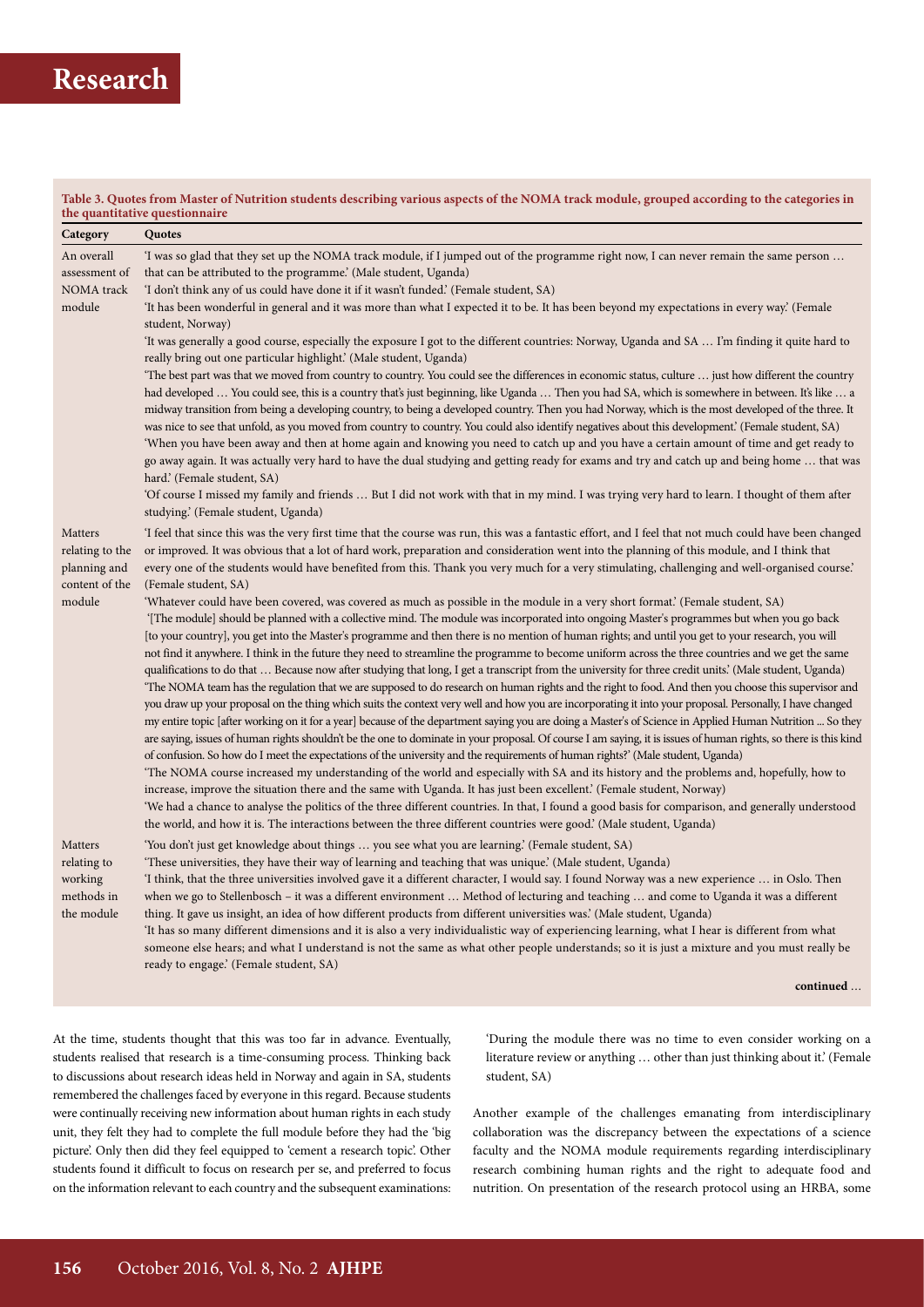**Table 3. (continued) Quotes from Master of Nutrition students describing various aspects of the NOMA track module, grouped according to the categories in the quantitative questionnaire**

| Category                                                                                | Quotes                                                                                                                                                                                                                                                                                                                                                                                                                                                                                                                                                                                                                                                                                                                                                                                                                                                                                                                                                                                                                                                                                                                                                                                                                                                                                                                                                                                                                                            |
|-----------------------------------------------------------------------------------------|---------------------------------------------------------------------------------------------------------------------------------------------------------------------------------------------------------------------------------------------------------------------------------------------------------------------------------------------------------------------------------------------------------------------------------------------------------------------------------------------------------------------------------------------------------------------------------------------------------------------------------------------------------------------------------------------------------------------------------------------------------------------------------------------------------------------------------------------------------------------------------------------------------------------------------------------------------------------------------------------------------------------------------------------------------------------------------------------------------------------------------------------------------------------------------------------------------------------------------------------------------------------------------------------------------------------------------------------------------------------------------------------------------------------------------------------------|
| Matters<br>relating to the<br>conduct of                                                | 'I was probably expressing things that I only express to people that I was close with. I do hope it means something to someone because I don't<br>want it to just be feedback and then it sits on a piece of paper somewhere. It is nice to do a post mortem of what you have been through.'<br>(Female student, SA)                                                                                                                                                                                                                                                                                                                                                                                                                                                                                                                                                                                                                                                                                                                                                                                                                                                                                                                                                                                                                                                                                                                              |
| the module                                                                              | I think the evaluation was good  it was good to explain how you experienced the situations. And in SA, because we had different lecturers<br>and we could get the evaluation directly after the lecture. It was good to say how you see the lecturer, his method of teaching. And for them to<br>ask us how we feel about the course and the modules and how we experienced it, so evaluation was good. (Female student, SA)<br>It [the module] was good, because it was interactive and basically it was good that it was put together by three different universities; because<br>by interacting and exposure to the outside - we were able to meet different people, different cultures and different norms. The course basically,<br>was so good, because like these people of Norway - is from a developed country  and how the situation is in this underdeveloped country.<br>Because of that, and also because we are from different regions, the focus of facilitators were interesting to understand basically what the norms<br>are and how things are and why the evaluation is from country to country.' (Male student, Uganda)<br>In SA  just to see what we do right  it was not just the theory but we had to apply the practical part also. What and how can I apply<br>what I learned in the workplace, what can I do to incorporate human rights. The practical application  that was a big positive.' (Female<br>student, SA) |
| Assessment<br>of the<br>lecturers                                                       | 'In SA I think it was extremely important that we also evaluated every lecturer and lecture, which we did not do either in Norway nor Uganda,<br>so that is actually something I think should have been done also in the other two countries. This interview here, maybe for me it would have<br>been better to have it written, as it is very difficult with the poor line, but I think it is extremely important because I want the NOMA course to<br>continue.' (Female student, SA)<br>[Students valued the input of experts with practical experience]: ' people who can think on ground level  are involved in integration,<br>implementation, monitoring and evaluation. They understand it very well and bring it in a way that is very relevant to the students. They see it<br>every day in their lives, and they appreciate it.' (Male student, Uganda)<br>'We had great lecturers and it was very good because we had different lectures from different fields and we got different perspectives of things. I<br>really loved the visiting of institutions and we had lectures there as well which was great. (Female student, Norway)                                                                                                                                                                                                                                                                                                |
| Matters<br>relating to<br>organisation<br>of the<br>module and<br>allocation of<br>time | 'There was quite a lot happening around that time  We were travelling back, we had written exam in Norway, came back [to SA], wrote an<br>exam here, started lectures, and all of that.' (Female student, SA)<br>'It was difficult, it was too close. We were flying from Norway to SA, you did not have time to settle in; and from SA to Uganda. You fall in<br>there, you begin with classes. The time was so, so, so close to each other.' (Male student, Uganda)<br>T mean we did not get the information until the very last minute, in all three countries  we are used to getting the information about a course<br>at least one month before.' (Female student, Norway)<br>'As soon as we arrived, for example in SA, everything was sort of already organised. The whole program was all in place, we did not have any<br>difficulties, all we had to do was get down and study and work and so on.' (Female student, Norway)<br>'For us, we never used to take time seriously, but we also learnt through Norway, because everything was on schedule  So you agree on a time<br>and you keep within that time [limit].' (Male student, Uganda)                                                                                                                                                                                                                                                                                         |
| Matters<br>relating to the<br>literature                                                | The other positive was the resources, that we got exposed to, and we got textbooks, readings, articles that I hadn't seen before, websites.<br>(Female student, SA)<br>'The readings also  the fact that we couldn't get to all of them. I still got them as resources. I could still go and use them if I wanted to. I don't<br>think the readings should have necessarily been cut down  ' (Female student, SA)                                                                                                                                                                                                                                                                                                                                                                                                                                                                                                                                                                                                                                                                                                                                                                                                                                                                                                                                                                                                                                 |
| Matters<br>relating to the<br>study visits                                              | We saw with our own eyes what the situation is, what is being done about it and then discussed how those situations could be remedied,<br>looking at how the country is progressing towards realisation of the right to food.' (Male student, Uganda)<br>'If you read about it in a book you don't get the same as if you see it with your own eyes  like the field trips.' (Female student, Norway)<br>'We heard from people who were directly involved in the actual activities regarding the right to food, that also was a new experience. We went<br>directly to the fields talking to the different farmers and people who are suffering and people that were currently misplaced and talking about it.<br>(Female student, Uganda)                                                                                                                                                                                                                                                                                                                                                                                                                                                                                                                                                                                                                                                                                                         |

students were instructed to change their topic, as an HRBA was not deemed appropriate for a research proposal in a natural science faculty (Table 3).

### **Matters relating to working methods used in the module**

Students benefited from being exposed to different teaching styles and education systems at universities in different countries. They enjoyed the interaction with foreign students and learnt from one another. Overall, students were very positive about the participative nature of the module: 'You don't just get knowledge about things … you see what you are learning.' (Female student, SA) Students rated highly the integrated and reflective assignments that were compiled on all field trips, as they needed to 'incorporate their knowledge and all [they] had been learning'. (Female student, Uganda)

It is important for a module of this integrated nature to allow students enough time for self-study. Students found it challenging at times to balance everything, i.e. completing assignments, studying for the examinations and, also, visiting tourist attractions. In Norway, students were grateful that the lectures and workload were timetabled to provide adequate time to read and study for the examination.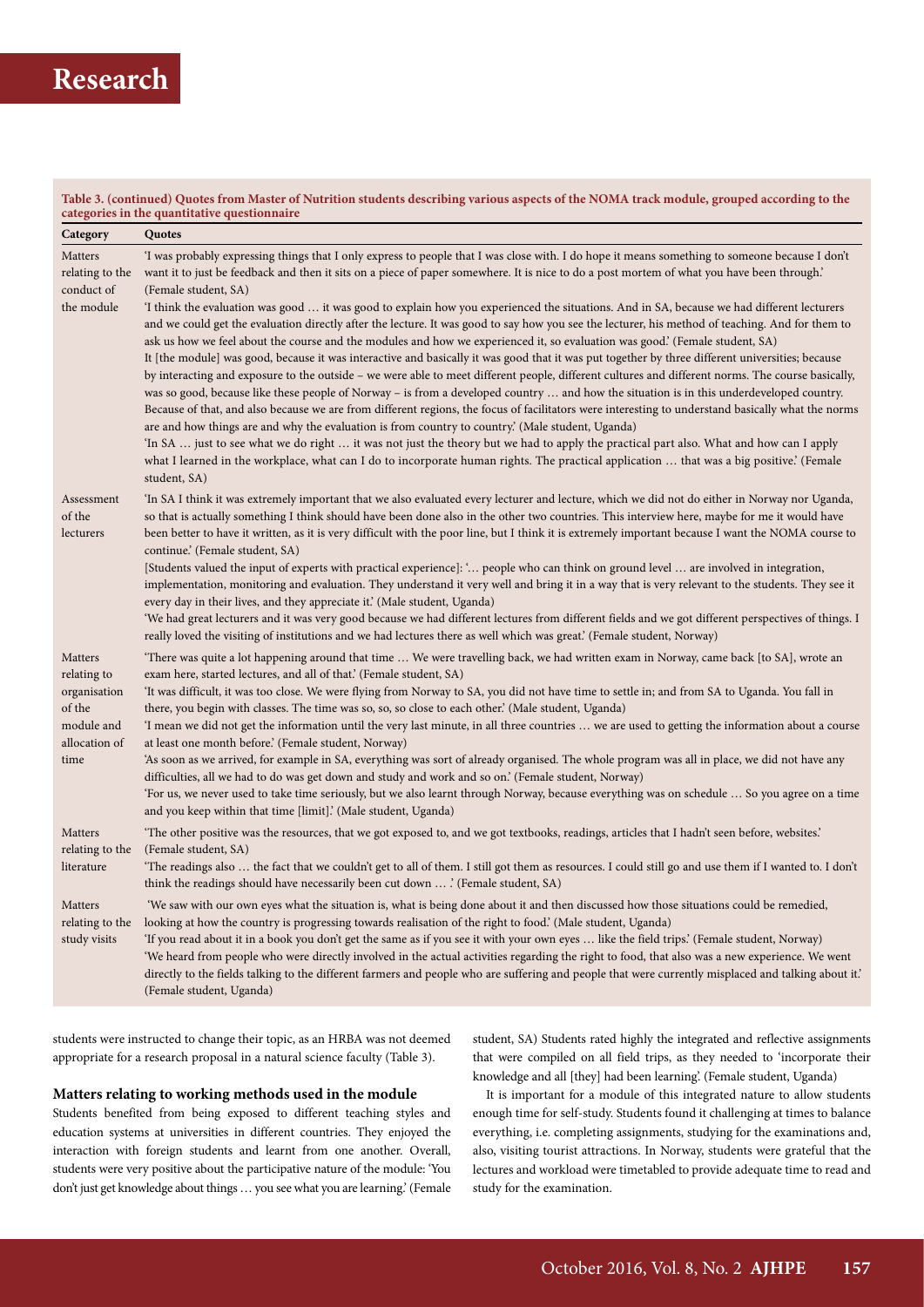#### **Matters relating to the conduct of the module**

In spite of the overall positive response to the module, some issues were raised that could have negatively affected students' learning experiences. It was felt that some lecturers discussed irrelevant information, didn't pitch their lectures at an appropriate level or did not adequately link nutrition and human rights. It was suggested that lecturers should receive adequate orientation regarding the objective of the module and the content of all study units.

The reason why the teaching style in Uganda was perceived as less interactive than in Norway could be ascribed to the perception of lecturers as elders/authority figures and '… in our African culture you don't talk back to your elders … and in terms of educational qualifications, it is sort of like a parent-child relationship'. (Female student, SA)

Students found 'it was so inclusive' to evaluate each study unit and make recommendations for improvement:

'[Giving feedback] felt good … people in charge will know what went wrong.' (Male student, Uganda)

One student was concerned about the confidentiality of the interviews due to the sensitive nature of the information conveyed.

#### **Assessment of lecturers**

One of the main themes that emerged was the appreciation students expressed for the privilege of learning from people who were experts in their fields of practice. The lecturers in Norway in particular were acclaimed for their patience, and ability to explain unfamiliar human rights concepts clearly and incorporate legal terminology.

It was very beneficial to have a variety of presenters sourced from different institutions and departments: 'One person wouldn't have all the knowledge that those people had.' (Female student, SA) It provided students with a broader understanding of the implementation of human rights instruments and violations of the right to food.

### **Matters relating to the organisation of the module and allocation of time**

With the invaluable assistance of resident students in Norway and the international office at the host universities, foreign students were able to settle in within a few days:

'We did not worry about general arrangements.' (Female student, SA)

Students were appreciative because the module was well co-ordinated and they were timeously informed about changes in the programme, although they requested that they might receive information concerning a study unit earlier than a week before the time.

The way lectures were scheduled in Norway allowed for time to reflect and ask questions; however, students would have preferred longer lectures. Some students found the schedule in SA and Uganda *(*Table 1) overwhelming and inflexible, with students needing more time to interact with lecturers. The long days with inadequate breaks were tiring and affected their studies, as they had little time to process information. This was considered unnecessary at a Master's level. Despite the full schedule, students still enjoyed it 'because we learned so much and we were exposed to so much … it was great'. (Female student, SA)

#### **Matters relating to the literature**

Mastering unfamiliar concepts such as human rights principles, meant that students immersed themselves in literature provided in print, on CD or as internet sources. Comprehensive reading lists were provided in the relevant countries' study guide, yet much of the literature was not country specific. Students struggled to obtain access to some of the recommended sources due to poor internet connectivity and unstable electricity supply, and in some instances documents were only available as hard copies, thus difficult to obtain.

Students were concerned about the amount of reading material as the sheer volume encouraged superficial reading. Others regarded it in a positive light:

'We got textbooks, articles and websites that I hadn't seen before … and I could keep it for future reference.' (Female student, SA)

#### **Matters relating to the study visits**

'If you read about it in a book you don't get the same as if you see it with your own eyes … like [during] the field trips.' (Female student, Norway)

The highlights of the module were the study visits to various government departments, and to national and international organisations in the two African countries (Table 1). The study visits necessitated a substantial amount of travelling that required 'early mornings' to ensure arrival in good time at the relevant institutions. On the positive side, students used the time spent in the buses to reflect and debrief.

Not all the expectations of students were met in SA, as some wanted to observe the implementation of programmes in deeper rural areas. Students also expressed their regret that 'we did not really see the aspects of those living at the grassroots [in Norway]'. (Female student, Uganda) The two field trips in Uganda were valued as unique opportunities that should be extended and combined with lectures presented at these sites.

### **Students' opinions of the incorporation of a human rightsbased approach in curricula**

Even though both nutrition and human rights principles form part of a holistic approach to client care, students were aware that very few lecturers in nutrition currently have training in human rights. They felt that incorporation of an HRBA in a holistic manner from an early point in one's academic career should be encouraged in all academic institutions to empower graduates to use an HRBA should they become involved in policymaking and programming:

'It is not an add-on – it is more a way of doing things … it is not only for the community dietitians or government dietitians or NGO dietitians.' (Female student, SA)

Students argued that the integration of an HRBA could be achieved if nutrition departments adopt the principles of an HRBA and understand the links to health and nutrition. It will then become easier for lecturers to incorporate human rights principles where relevant.

# **Discussion**

'Human rights education and training is a lifelong process.'<sup>[4]</sup> Globally, the need for more fully comprehensive courses in human rights has been identified by academics,<sup>[4]</sup> as short courses and seminars are regarded as inadequate in equipping healthcare professionals to operationalise the HRBA in all spheres of their individual professions.<sup>[9]</sup> Although these courses should be based on human rights law, procedures and principles, they should be responsive to the context within which they are offered